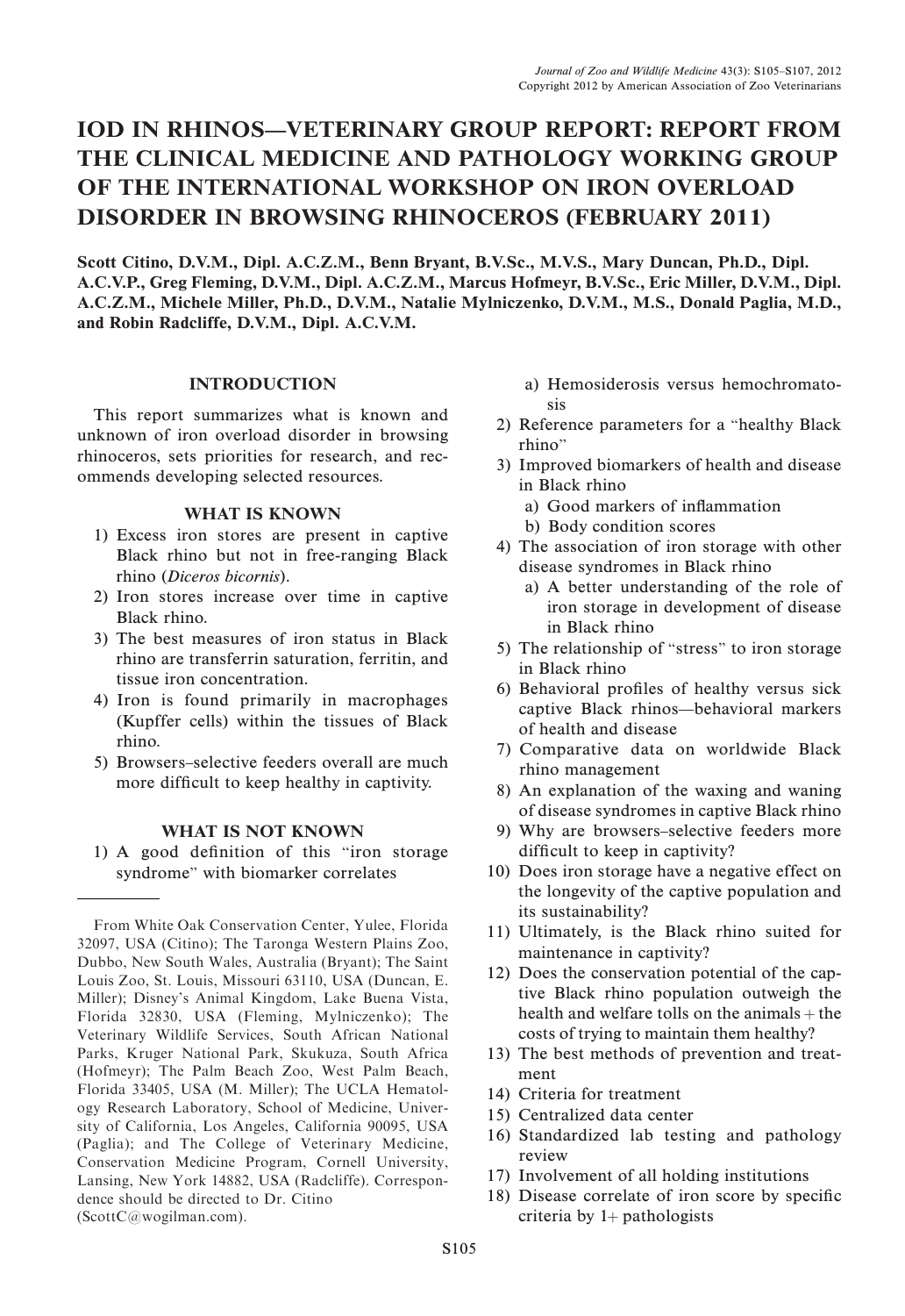19) How to move samples across borders—The Convention on International Trade in Endangered Species of Wild Fauna and Flora (CITES) blanket permit

# **PRIORITIES**

- 1) Definition of ''iron storage disorder''
- 2) ''Iron storage syndrome'' versus ''iron storage disorder'' versus ''iron storage disease'' (by end of workshop)
	- a) Avoid the term hemochromatosis
- 3) Comparative data on worldwide browsing of rhino health and management
- 4) Collate current iron analyte data, liver enzymes, inflammatory markers, and hematology data from current population and analyze to health status to establish baseline data on population
	- a) Start with U.S. population (Michele Miller, Robin Radcliffe) (January 2012)
	- b) Make contacts with other regional organizations (EuropeanAssociation of Zoos and Aquaria [EAZA], etc.) to determine state of data and to collect and correlate regional data (Eric Miller, Michele Miller, Robin Radcliffe, Benn Bryant, Greg Fleming) (September 2011)
- 5) Better biomarkers of inflammation and health in rhinos
	- a) Inflammatory biomarkers and protein electrophoresis (Scott Citino and Natalie Mylniczenko, Carolyn Cray, University of Miami, Comparative Pathology) (January 2012)
	- b) Body condition scoring—current systems (Robin Radcliffe and Markus Hofmeyr) (January 2012)
	- c) Anti-phospholipid enzyme-linked immunosorbent assay (Ray Ball) (June 2011)
	- d) Development of new iron assays (Patricia Sue Chavey) (open)
	- e) Ferritin, transferrin saturation
	- f) Molecular markers of iron homeostasis (Tomas Ganz, Ella Nemeth, Rose Linzmeier, and Don Paglia) (open)
- 6) Centralized data center (open)
	- a) Explore models of similar programs (Great Ape, etc.)
	- b) Develop resources and funding (will need a staff position)
	- c) Compilation of data, tissue, serum, etc.
- 7) Study animals moving between institutions and regions
- a) Species Survival Plan (SSP) Coordinators to notify veterinary advisor (ongoing)
- 8) Availability and standardization of assays worldwide and ease of sample movement (CITES–U.S. Department of Agriculture)
	- a) Explore permitting (blanket) options withAssociation of Zoos and Aquariums [AZA], World Association of Zoos and Aquaria [WAZA], etc. (Eric Miller and Benn Bryant) (June 2011)
	- b) Program for facilitated scientific exchange (CITES) (Benn Bryant) (June 2011)
- 9) Develop recommendations for health, treatment, and pathology evaluation to standardize future approaches to iron storage syndrome
	- a) Body condition—See above
	- b) Clinical and pathologic findings correlated to iron level
- 10) Develop monitoring recommendations and treatment protocols based on data analysis from the population (open)
- 11) Standardized histopathology and iron scoring system (Mary Duncan and Don Paglia) (January 2012)
- 12) Correlate with other diseases seen in browsing rhinos (Vet and Pathology Advisors) (June 2012)
- 13) Behavioral profiles (ethograms) of healthy versus sick captive Black rhinos—behavioral markers of health and disease (Jill Mellen, Natalie Mylniczenko, Markus Hofmeyr, Rhino Keeper Association) (January 2012)
	- a) Response to training cues or behavioral testing systems
- 14) Epidemiology (Epi Group)
	- a) Role of social environment and physical activity in development of clinical disease
	- b) Browsing rhino suitability and sustainability for captivity
	- c) Changing pattern of disease over time (waxing and waning)
	- d) Assess current and historic Black rhino life histories
- 15) Current and historic average life spans, quality of life

# DEVELOP RESOURCES

- 1) Grant
	- a) Institute of Museum and Library Services (IMLS)